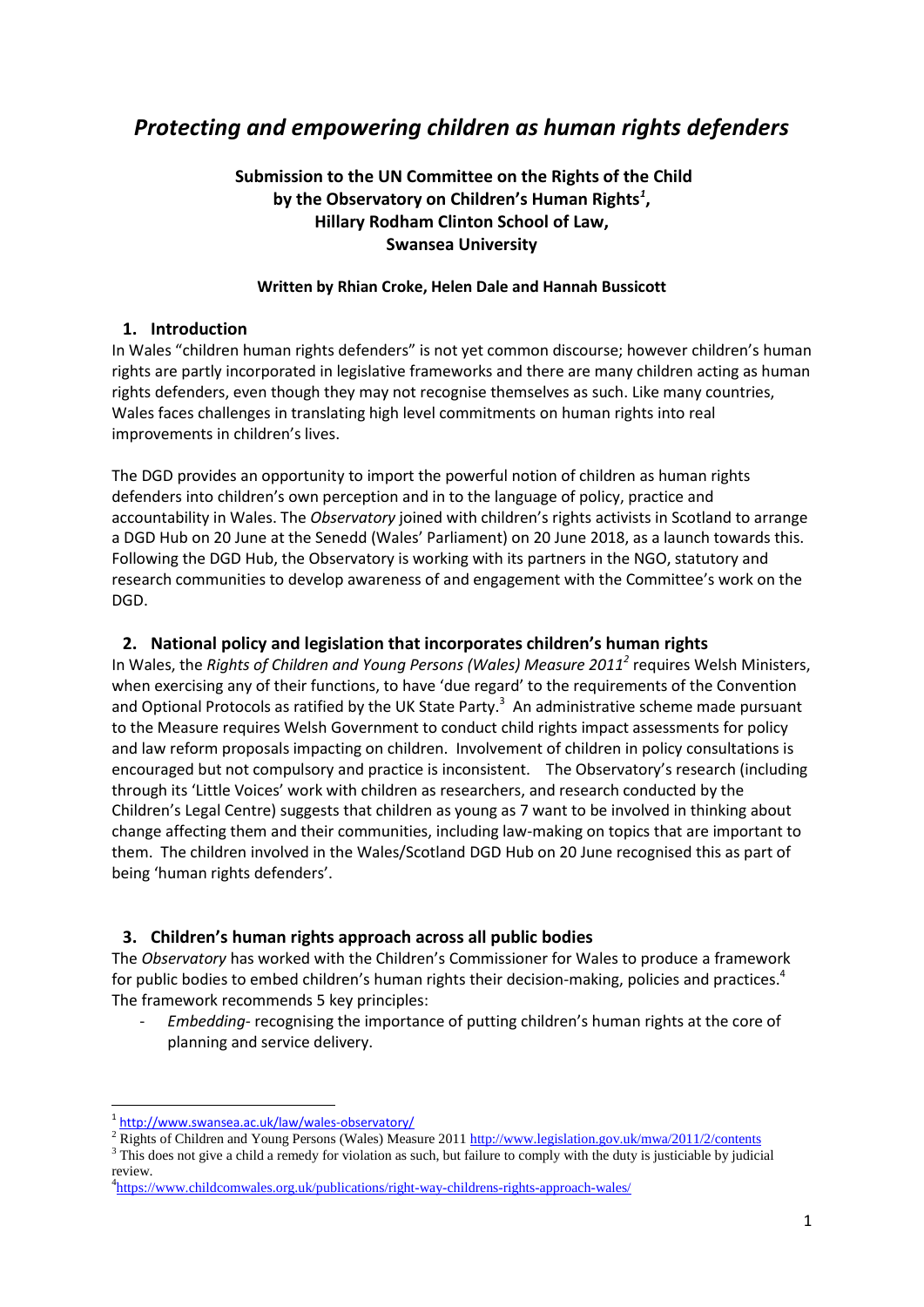- *Equality and non-discrimination* recognising the right to non-discrimination and equal opportunity no matter what a person's status as to age, socio-economic background, gender, culture, disability, sexual orientation or otherwise.
- *Empowering children* –supporting children, giving opportunities to engage with and hold accountable the institutions and individuals that affect their lives.
- *Participation of children*  children's views and perspectives must be given serious consideration and not ignored. Children should be visible, their voices and perspectives never marginalised or silenced.
- *Accountability* recognising that operationalising children's human rights requires that children be provided with accessible information and given access to procedures which enable them to question and challenge decision-makers.

# **4. Examples of children acting as human rights defenders**

Below we offer two of many examples of children acting as human rights defenders in the broad sense, supported by the *Observatory*, and some reflections on what conditions enable them to do this successfully.

## *Example 1: Campaign for the Children and Young People's Assembly (CYPAW) for Wales (2014- 2016)<sup>5</sup>*

In 2014, *Funky Dragon*, the national *Children and Young People's Assembly for Wales* core funding from Welsh Government was ended abruptly. During the Committee's 72<sup>nd</sup> session which included the UK state Party's 5<sup>th</sup> periodic examination, the Committee received evidence about this, and made a Concluding Observation relating to it. The young people who ran the campaign for a new Welsh Youth Parliament acted as human rights defenders. With no offices and no staff, they did not give up, but decided to work together with professional volunteers to develop a robust and groundbreaking campaign to establish Wales' first Youth Parliament, a national, permanent elected body of young people meeting in regions and localities as well as periodically at the Senedd, and interfacing with Wales' Parliament, the National Assembly for Wales.

The campaign was successful: the young people successfully defended the participative rights of children throughout Wales. Online voter registration is now underway for the first Welsh Youth Parliament elections to be held in November 2018. Reflecting on the success of the campaign, the following points can be made:

## *a. Young people working in equal partnership with adult professionals is a good way to achieve success*

The board of trustees was mixed in age and experience. During the two-year campaign, the young members grew to be experts themselves, so that by the end, the distinction between the 'young' and 'professional' trustees had practically disappeared. The 'professional' trustees included people with experience of politics, management, research and law. They were also able to facilitate safe and appropriate spaces for all the trustees to meet and to ensure there were human and financial resources in place to empower the young trustees to speak out. Additionally the professionals' experience of policy and procedure helped to ensure that the young trustees' human rights were always protected.

It was neither a case of 'adults helping children' nor of 'children in charge', just people working together in common cause to defend and protect the human rights of children and young people across Wales.

**<sup>.</sup>** <sup>5</sup> For a more detailed description of this case study please see Croke, R & Williams J (2018) the Case for a Children and Young People's Assembly for Wales (2014-2016). Swansea University Press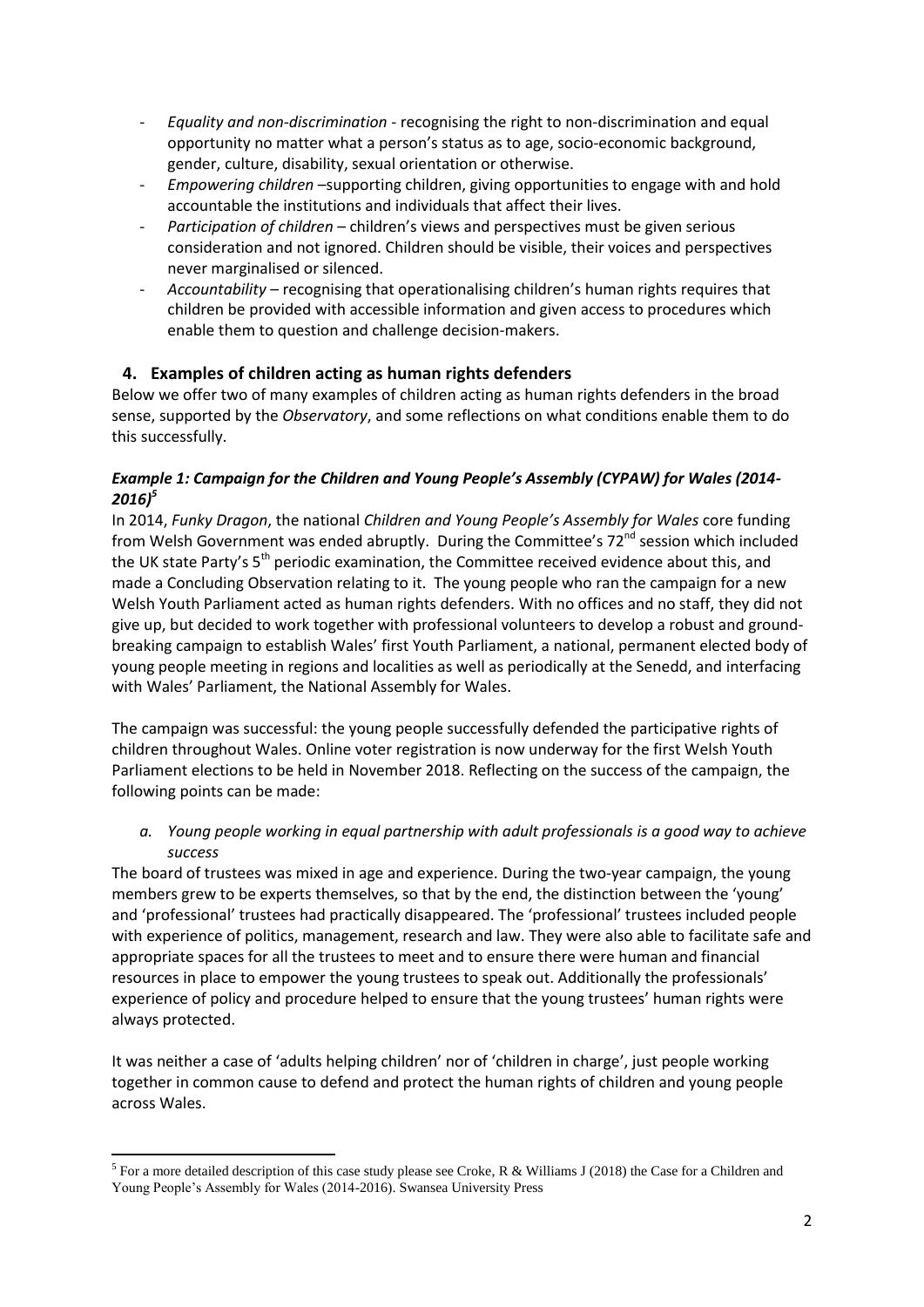#### *b. The dynamic of the UNCRC can be powerful*

The dynamic of the UNCRC reporting process was critical. At a time when the voices of the young trustees and the interests they represented were not being listened to at the national level, they were listened to in the UN human rights process when they submitted their reports and attended pre-sesisonal and state Party hearings.

Of course, this required fundings, and the campaigners were fortunate to have had sufficient funds left to be able to send representatives to key meetings in Wales, London and Geneva during the process of the State Party examination.

Understanding the power and authority of the UN's Concluding Observations, the trustees used the Committee's recommendation that the state Party should 'expedite the establishment of a youth parliament 'at the beginning of their Wales-wide public consultation to find out people's views on the establishment of a youth parliament for Wales.<sup>6</sup>

#### *c. Building an evidenced- based case is essential*

It was important that the trustees had sufficient resource to commission the Croke Report,<sup>7</sup> which made a detailed comparison with best practice from other countries and helped build the evidence based case for the Welsh Youth Parliament. This evidence-based case alongside the clear recommendation from the Committee, helped to influence cross-party political support.

#### *d. It is difficult to engage the media*

The young trustees of the campaign did their best to promote media interest in the campaign but were exasperated that in between headlines about 'the EU', 'the Euros' and even 'Voles', there was no coverage. As one young trustee said,

"we constantly hear in the press about disengaged and politically disaffected young people, but young people are not asked for their views on the EU referendum and the perception instead is that young people are more engaged with football than politics and to top it off one of the headline stories is about "Voles"……… nobody has reported on our positive news story about a group of committed young people who are campaigning for a democratically elected voice for the young people of Wales and desperately and want all young people to have the opportunity to engage and influence local, national and global politics".<sup>8</sup>

#### *e. Developing alliances with other human rights defenders is very important*

The support of two successive Presiding Officers of the National Assembly for Wales was invaluable. From the early autumn of 2016 it was clear that they wanted to work with the campaign towards a Welsh Youth Parliament. A plenary debate in October 2016 was the tipping point at which it was clear the argument in principle had been won. Other children's human rights defenders included the Children's Commissioner for Wales, who pressed the case during the UN process and in her own discussions with senior Welsh political figures.

#### *Example 2: Lleisiau Bach/ Little Voices*

*Lleisiau Bach/ Little Voices* is a team and an approach managed by the *Observatory,* though its origins were in Funky Dragon. In 2015/16*, Lleisau Bach* submitted the first ever child-led report to the Committee from children under 11 years.<sup>9</sup>

**<sup>.</sup>** <sup>6</sup> Concluding observations on the fifth periodic report of the United Kingdom of Great Britain and Northern Ireland. CRC/C/GBR/CO/5.

<sup>&</sup>lt;sup>7</sup> Croke (2015) A new Youth Assembly for Wales? A comparative exploration into the best practice elements of 17 youth parliaments in the UK, Europe and globally. CYPAW

Jack Gillum, trustee, speaking at the consultation launch, June 2016

<sup>&</sup>lt;sup>9</sup> Little Voices Shouting Out Report to the UN Committee on the Rights of the Child, Observatory on Children's Human Rights, 2015.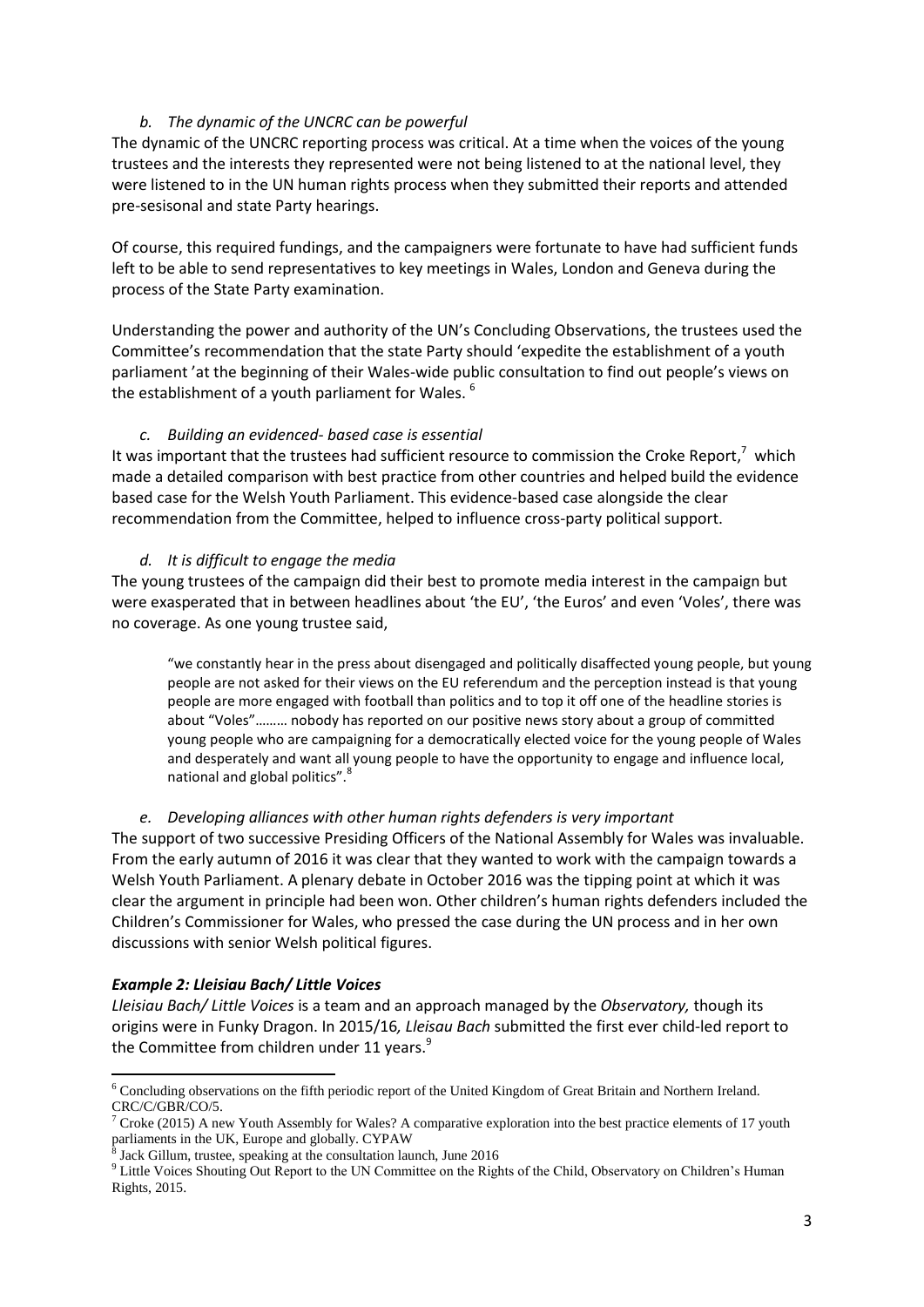*Lleisiau Bach, Little Voices* has worked with children in over 70 local projects in Wales, to research and make recommendations about issues of their own choosing within the framework of the Convention. The children are supported also to work with adults as co-producers of change. The work demonstrates that children from as young as 7 years old, properly supported, can act successfully as human rights defenders and be actively involved in influencing local and national decision making.

Little Voices projects have been carried out with charitable funding from the Big Lottery since 2012. In addition, the methodology has been used to support a secondary school to implement its school parliament. Children from both types of project participated in the DGD Hub on 20 June 2018.

Reflecting on what we have learned from the Lleisiau Bach Little Voices work, the following points can be made:

*a. Children can and do act as human rights defenders for everyone, not just children* Children in Little Voices projects carry out research on topics as diverse as organ donation, political and human rights literacy, homelessness, play and recreation, access to open spaces, news media, aspects of environmental improvement and health and safety issues such as smoking near children, speeding and use of mobile phones when driving. The approach is unusual in not being constrained by adults' requests or suggestions as to what children should research, or by being directed to 'children's issues'. Children often select issues of general community and public benefit, not necessarily focused only on children, enabling children to act as human rights defenders for everyone. A good example is a current project in which children aged  $7 - 10$  have chosen to investigate 'loneliness in older people', deciding to seek out local elderly people with whom to work together on community challenges – the first of which, the children suggested, might be the problem of homelessness.

## *b. Children's research can and does bring about change*

The children's work has resulted in change in their localities, in schools, parks and other public spaces, or support for local community projects. The topics they have selected resonate with local and national 'adult' political issues and have challenged assumptions regarding younger children's capacity for political engagement. Children in Little Voices projects have demonstrated their wish to engage with adult 'impact partners' on a wide range of issues of public importance. For children to be able to act as human rights defenders, adults need to revisit assumptions about children's capacity for involvement in decision-making: their agency and active involvement in decisions about their own lives and communities should be and can become, simply, 'normal'.

## *c. Accountability is very important*

The children's research is most impactful when there are ways to follow through on recommendations. More support is needed for this. The *Children's Legal Centre Wales* has been established to help, and is developing resources for education and information on the law and for advice and representation.<sup>10</sup> It is important that such support comes from sources independent of government, or at least does not rely for its existence on government sources.

# **Key recommendations to the UN Committee on the Rights of the Child**

1. No matter the age of the individual (s) everyone can be a human rights defender; children can be human rights defenders too, even very young children.

**<sup>.</sup>** <sup>10</sup><https://childrenslegalcentre.wales/>